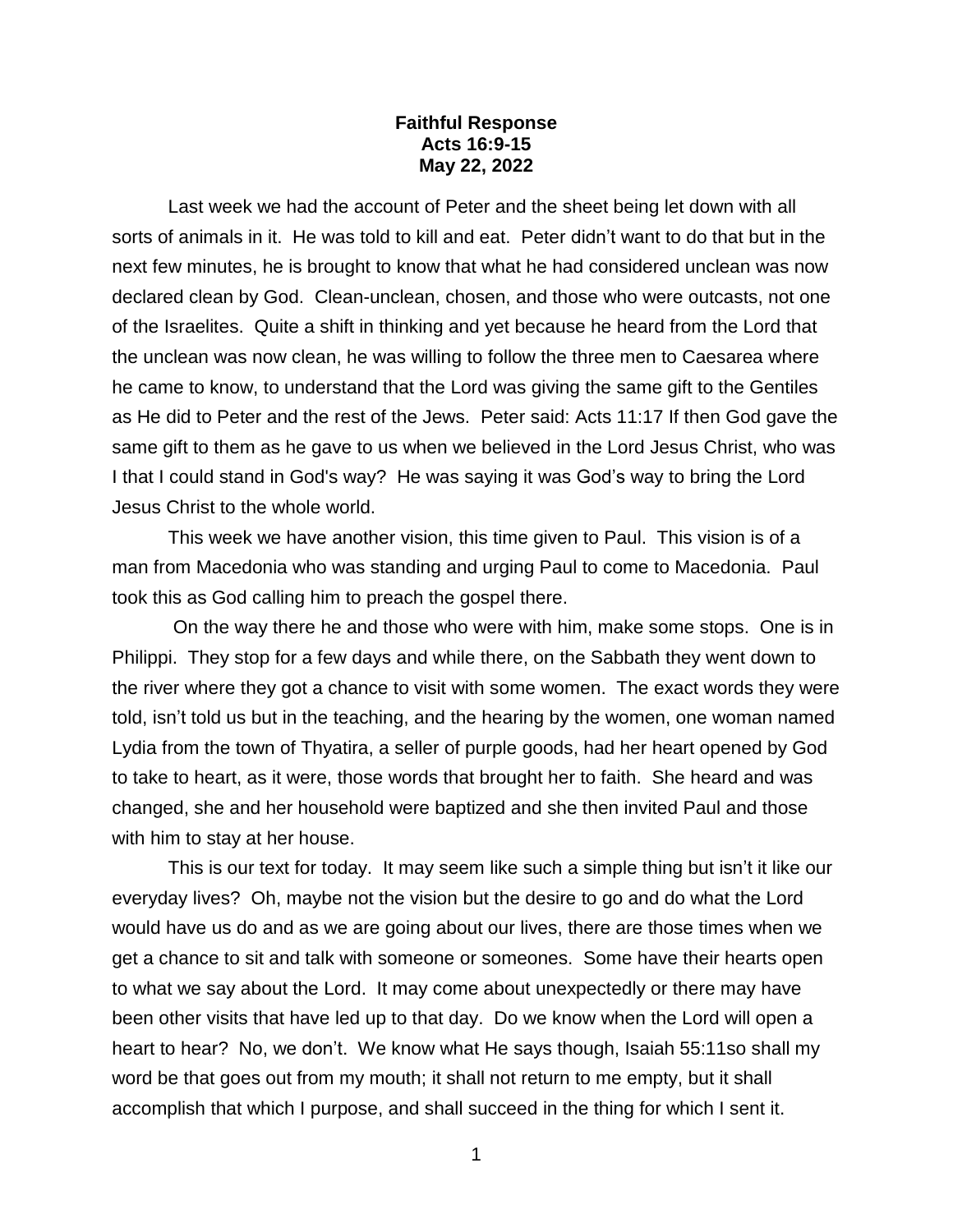Isaiah knew that the word that went out from his mouth was like rain in a dry land. It would result in what the Lord wanted it to do. The Lord opened the heart of Lydia to where she believed what was taught her. No longer just the Law, but the Gospel of the one who gave His life as a ransom for many. She heard of baptism as the new circumcision, not just for the male of the specie but for all, she and her whole household.

She heard, with her two ears of what now was. Now, everyone was to look to the Lord Jesus who lived, died and then rose again, after paying for the sins of all. She heard and you have heard with your ears as Paul wrote in Romans 10:12 For there is no distinction between Jew and Greek; for the same Lord is Lord of all, bestowing His riches on all who call on Him. He then quotes from the prophet Joel 2:32 For "everyone who calls on the name of the Lord will be saved."

Paul was intent on going to the Gentiles. Yes, he witnessed to the Jews too but his was the ministry to the Gentiles. He was headed to Macedonia. There he would meet Jews but many more Gentiles.

Lydia had been blessed by the Lord. She got to hear from Paul and had her heart changed to believe. First off, she let her family know what she had come to know. They too wanted what she had and they, upon hearing her good news, now had good news of their own to tell.

Paul was led to go to the river to see if they might find a place to pray. There is no mention of a prayer meeting but of a group of women who had come together for one reason or another. When he had the man from Macedonia speak to him in the vision of coming to help, did he think that he would be bringing the gospel to some women?

We see Paul going to synagogues and the like but here he is down by the river, witnessing there too. The time was right, the people were willing to listen and the Holy Spirit was already there preparing the heart of Lydia. We don't hear if any of the other women who heard Paul and those with him but maybe Lydia would be the one to speak to the others over time to where they too wouldn't resist the Holy Spirit and be brought to faith.

Do you know when the opportunity to witness of Jesus will be? You don't have to be looking for a place to pray as Paul and those with him were looking for. It may be when you too least expect it.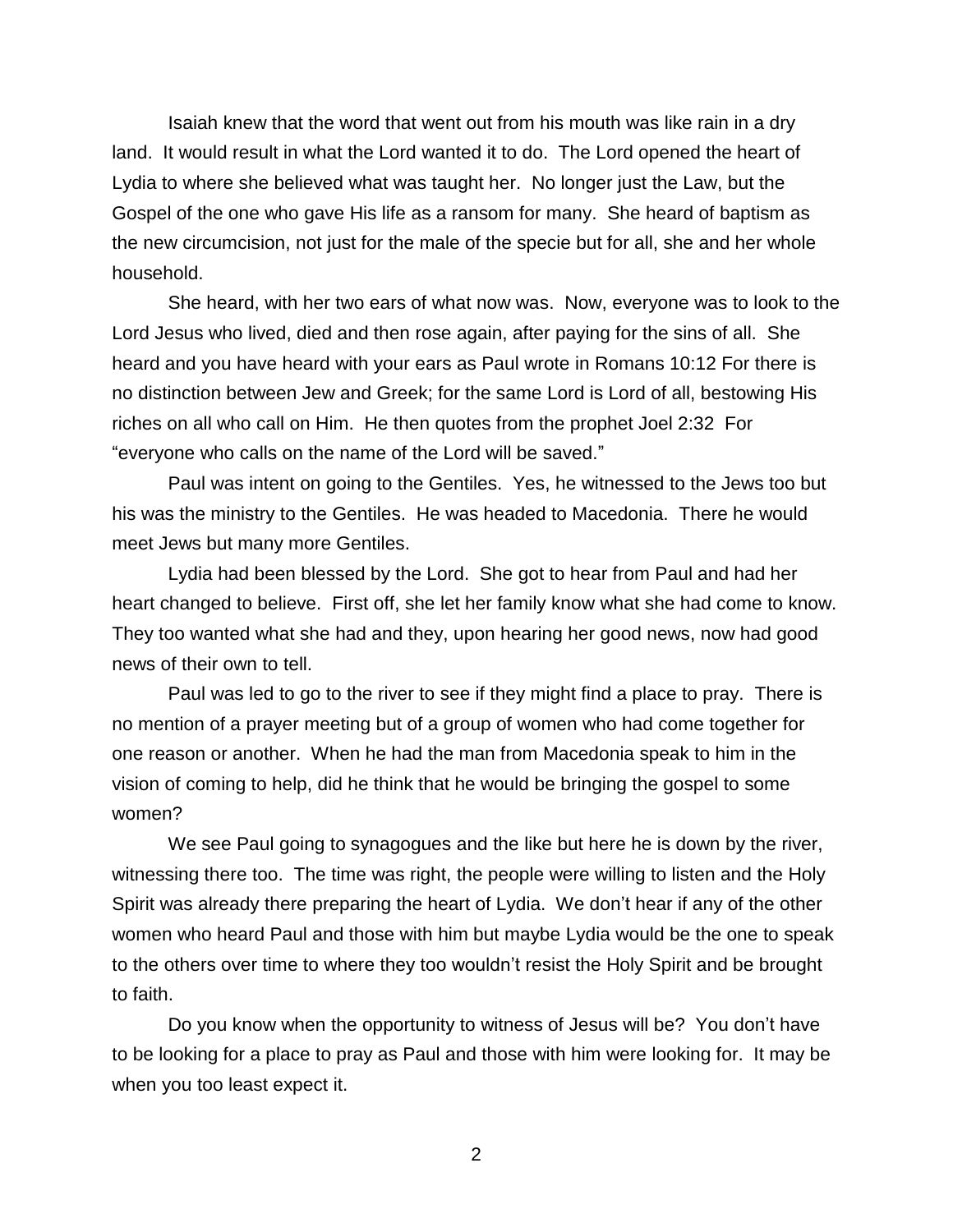We don't know what was said, what was asked but this woman of God was receptive to be let in on the rest of the story as Paul Harvey used to say. The rest of the story for her was that God had come to earth as He promised their original parents. They hoped it would be in their day which for Adam was over 900 years. What a long wait on a promise never to be seen come and yet how lucky Lydia must have felt, #1 that she happened to be visiting from Thyatira, #2 that she was there, in that spot on the river, #3 that Paul was there that Sabbath and he was willing to visit with them about their Messiah who had come, went to the cross and died for their sins, rose from the grave and ascended to heaven where He now rules.

No doubt she wanted to know what she must do, coming from the religion of the Jews with all the laws they sought to keep. How exciting it must have been to hear of baptism that brings the person into the family of God who is the perfect Father.

We can only guess of the conversation but whatever it was, you too have the same information about Jesus as Paul and the others with him. Whose heart is it that is going to listen? Wouldn't it be nice to know ahead of time and yet how much would we loose out on, by not getting to know even those who may never have their heart changed.

I know each of you know others who maybe even are friends with who are not believers. Do you only associate with those who know Jesus and what He had done for them? Yet, what is your hope for those who don't believe? It is that some day they will stop resisting the Holy Spirit. Yes, we will be in prayer for them and for ourselves that we will be ready with those words of eternal life, words that will trigger a longing for what we have and what we know they need.

Paul went to the region of Macedonia to bring the Good News of Jesus to a people needing to hear of Jesus. Was the vision from a man who could see that the fields were ready for harvest? How encouraged Paul must have been to see the Holy Spirit instill faith in Lydia. Going to pray and instead, the Holy Spirit directs him to some women on the banks of a river, who is ready to hear.

She invites them into her home there. She could have had a couple homes. The purple goods trade was said to be a good one. Having a base of operations in the leading city of the district of Macedonia would probably make it easier to get around to the various outlets for her goods.